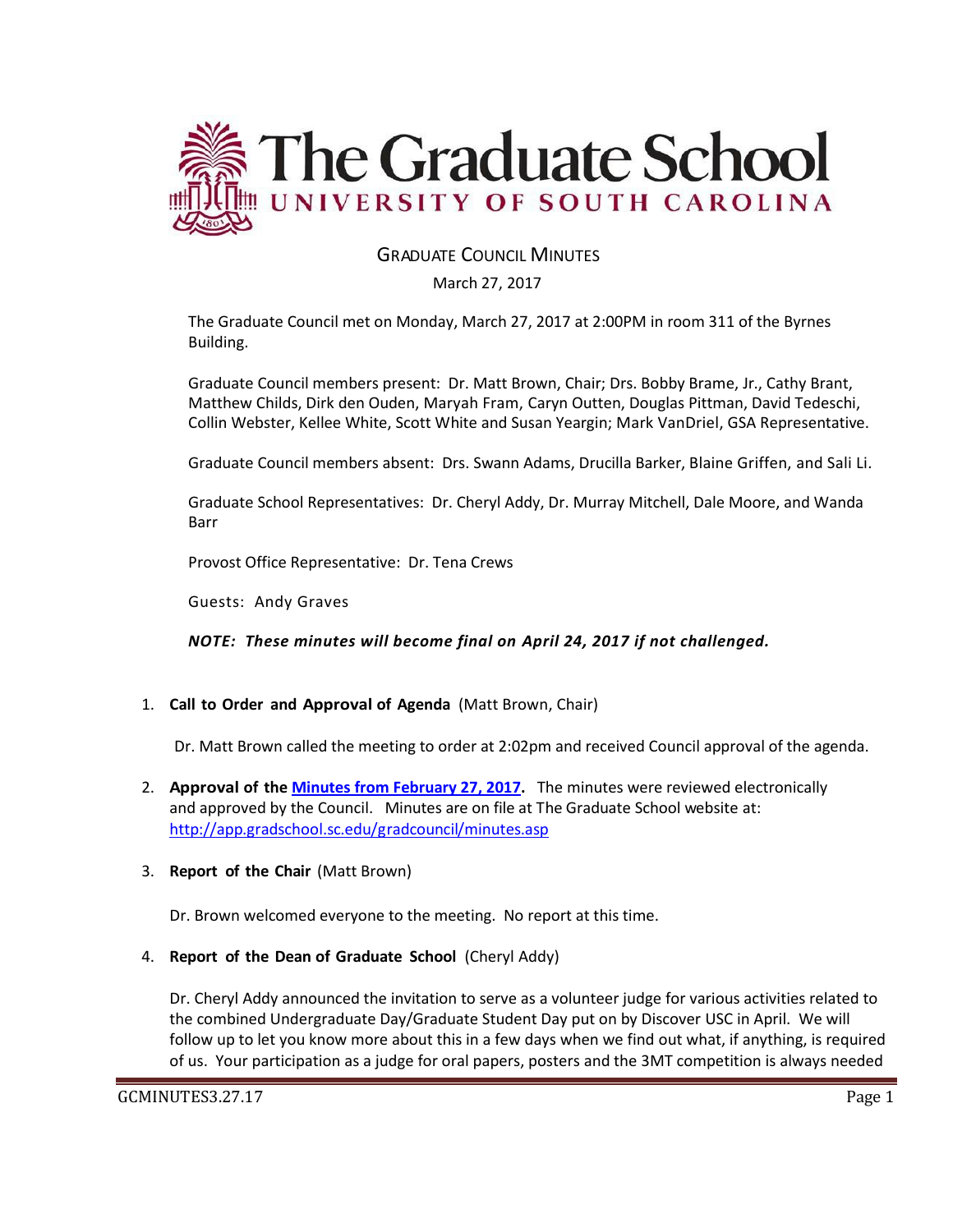and valued. If you are not able to serve in any manner as a judge or as a volunteer, please at least plan to attend.

At the previous meeting, Dr. Dirk den Ouden gave a thorough presentation of the Policy and Practices Committee's University's policies relating to developing academic programs with partnerships and how they fit into International Programs. She and Dr. Tena Crews met and worked through those, but she has not yet met with Dr. Allen Miller to finalize them. She greatly appreciates the hard work that went into this effort.

While APPS is a wonderful upgrade to the previous systems for courses and curriculum approvals, there are some definite disconnects in the different processes for various things. APPS is where program changes are submitted. The Academic Assessment Systems is where the learning outcomes are. A disconnect exists between the Graduate Bulletin statements of Program Learning Outcomes and Learning Outcomes stated for individual courses. There has been a lot of discussion about what can be done to make those systems a little more connected. More talks are planned on how we can address this and other issues. They are very different but interrelated activities.

The Graduate School has built many systems around the Graduate Management System (GMS). Some are related to applicant and student data and some are not. Because GMS is so embedded within the website, we haven't done a good job of getting our website up to current University CMS standards. We have started some discussion about the different functions that are associated with GMS and what we can do in a timely manner with the website, and strengths and weaknesses of CollegeNet (our portal for graduate student applications). We will be trying to figure out what is our best strategy to keep operating efficiently while simultaneously working to improve efficiency where we can. Our goal is to make sure the different systems interact appropriately and maintain data security standards. When and if we ask for your input as Graduate Council or as Graduate Directors or users of the system, please respond and help guide us in terms of making the best decisions.

Several of us attended the recent Conference of Southern Graduate Schools (CSGS) meeting in Annapolis Maryland. The student component of the meeting affirms that what we are doing to work with the 3MT initiative to promote thesis and dissertation projects is really a very nice way to help us tell our story about the importance of education and helps our students tell their story.

### 5. **Report of the Secretary of the Graduate Council / Senior Associate Dean** (Murray Mitchell)

Dr. Murray Mitchell added that attendance at the CSGS helped us appreciate where we are relative to other institutions in the Southeast and that we are solidly in line qualitatively with what's going on in graduate education. We were able to confirm that we are doing a quality job with graduate education in terms of how we recruit, how we help students get through their programs, and the kinds of resources that are available here. Everybody is struggling with restricted resources.

In addition to the meeting being one day longer than it needed to be, what was most disappointing about this meeting was the number of sessions that were very thinly veiled sales pitches by groups that had products to sell, mixed in with sessions that actually informative about the pros and cons of products that they had used. Normally, there is a very clear separation between vendors and presenters. That distinction was less apparent at this conference.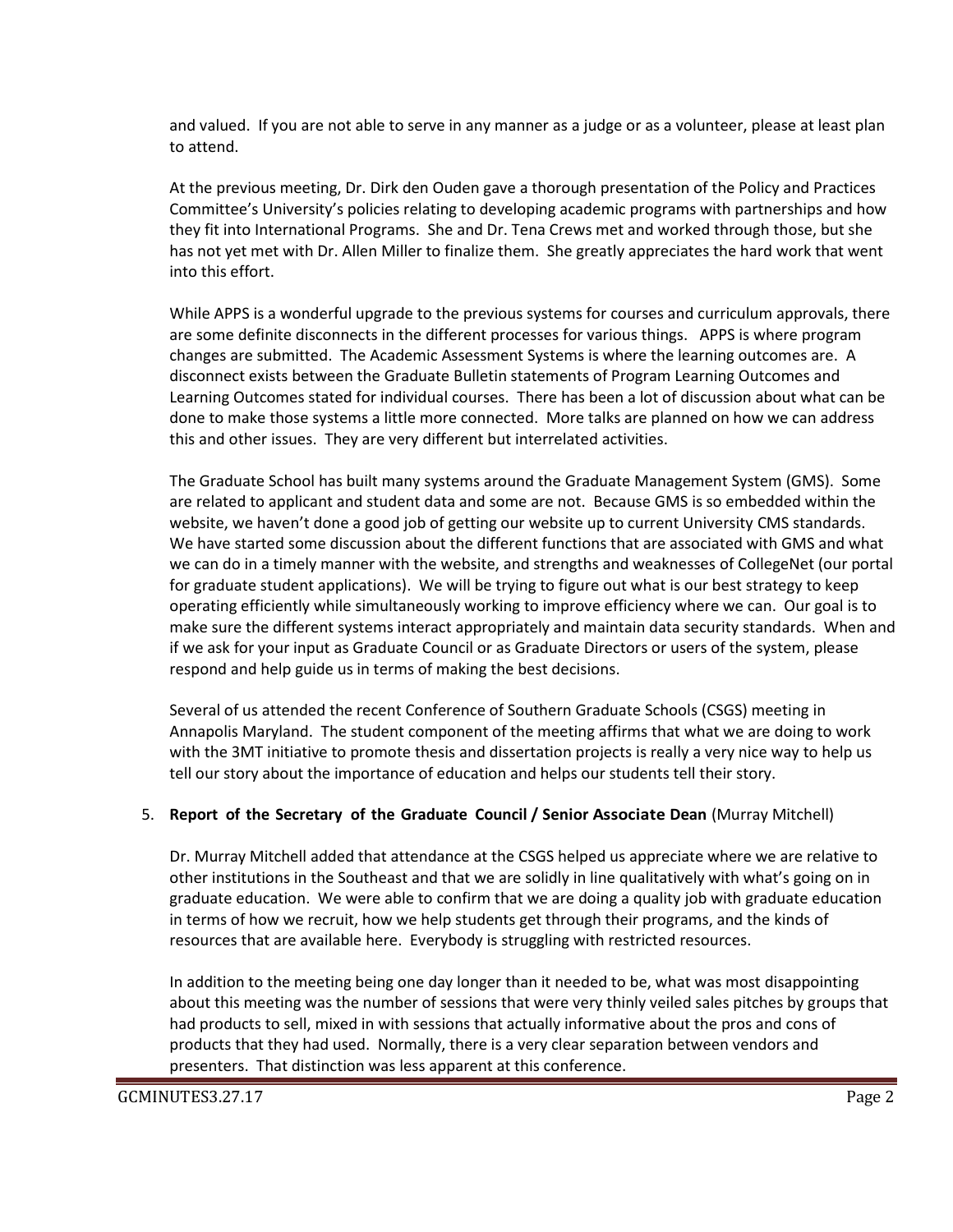There are a number of Graduate Council members who for various reasons are unable to fulfill their terms on the Council. Dr. Collin Webster from Physical Education is finishing out Dr. David Stodden's term. It is also time to nominate colleagues who you think may be qualified and interested in serving on the Graduate Council and/or any of the various Council committees. Please don't recommend or encourage anyone who will be taking a sabbatical or who always teaches on Monday afternoons. A formal call will be issued later. As a reminder, the Council meets once per month throughout the academic year every fourth Monday at 2:00p.m. If you happen to be rotating off, or are in a research group, or doing anything else with anyone that you know that has a vested interest in graduate education, please share the information with them or give their names to him so he can reach out to them.

The committees include the two Curriculum subcommittees (Humanities, Social Sciences, Education and Related Professional Programs Committee and the Science, Math, and Related Professional Programs Committee). These subcommittees meet on the second Monday of each month during the academic year to consider proposals that have been submitted by the first of the month. They make recommendations to proposal proponents and to the Graduate Council. Grievances, Appeals and Petitions Committee and Academic Policy and Practices Committee meet on an "as needed" basis. The Grievances, Appeals and Petitions Committee hasn't had any business, and Academic Policy and Practices Committee has had limited business this semester. Thanks are due to Dale Moore serving in the Ombudsman capacity and helping students figure out what their options are and finding ways through the bureaucracy without having to come through the formal committee. The Fellowships and Scholarships Committee tends to be Spring-heavy, meetings last about one to two hours once in January, February and March, with additional limited business in the fall, largely handled electronically.

Dr. Addy added that we now have a critical mass of Associate members on the graduate faculty. Associate members are eligible to serve on both Graduate Council and additionally on the committees.

We solicited feedback from Graduate directors on the Travel Grant Program for which only Doctoral and MFA students are currently eligible to apply. Funds in support of this program are not going to be increased. The key question of whether this program should be available to Master's degree students was posed. Fewer than half of the 69 Graduate Directors representing 140 programs responded. In short, we will not be modifying the criteria for this funding opportunity. We appear to be at an appropriate limit for funding students who qualify within the limited resources that support the program.

Jessica Elfenbein, former Senior Associate Dean of the Graduate School, sadly and unexpectedly lost her father, Richard Elfenbein, recently due to kidney cancer. You may Google his obituary.

# 6. **Report of the Graduate Student Association Representative** (Mark VanDriel)

Mr. VanDriel reported that the Graduate Student Association elections are forthcoming but he does not yet know the date or who the candidates are. Every position is open to competition. This election will be heated for the first time in years. Historically, student turn out to vote has been extremely low. It was suggested that an email blast be sent through the Graduate School social media to advertise and to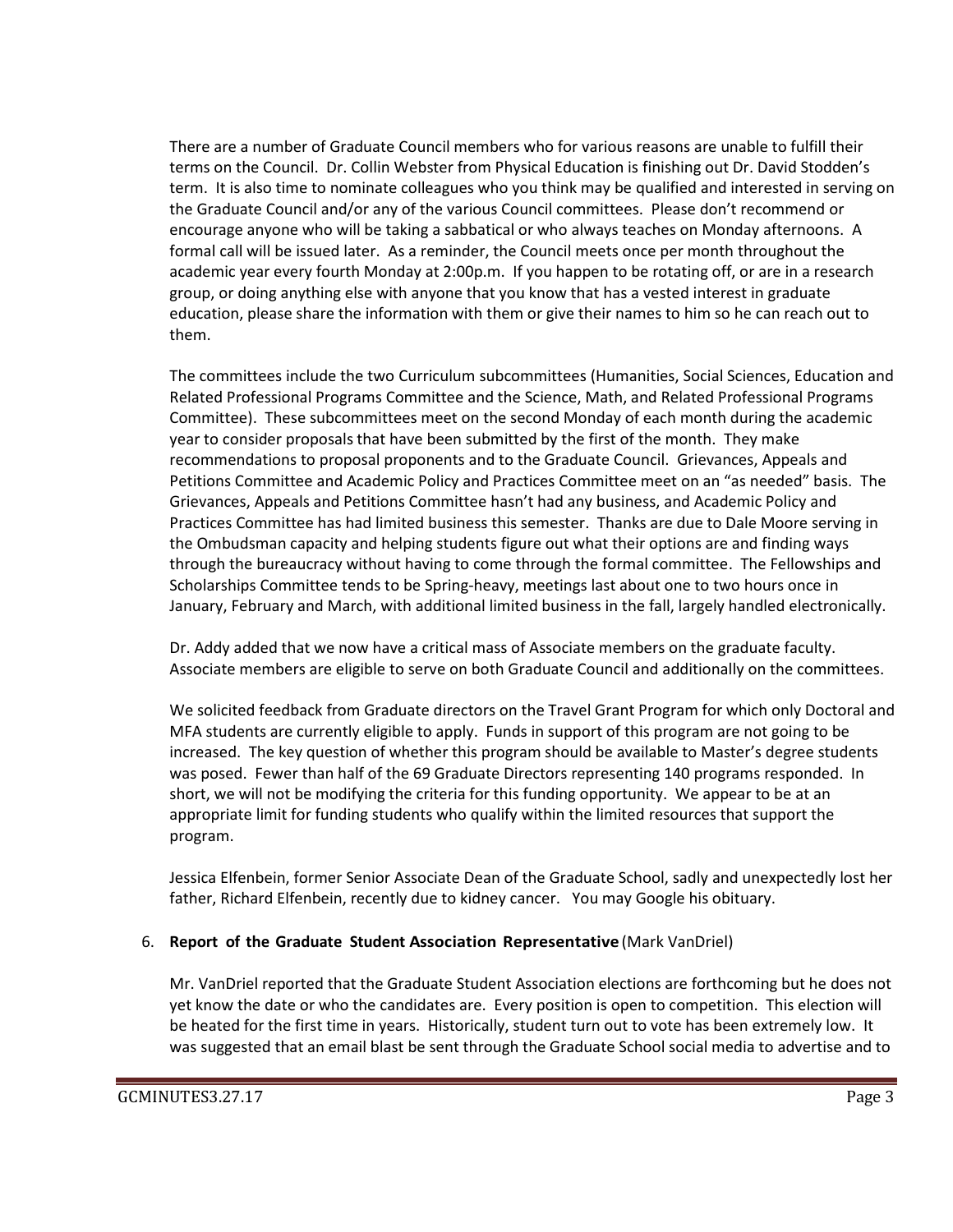hopefully boost student turnout.

### 7. **Report of the Academic Policy and Practices Committee** (Dirk den Ouden)

No report at this time.

8. **Report of the 500/600 Level Courses, Distance Education and Special Courses** (Murray Mitchell)

A listing of 500/600 Level Courses is presented to Council for informational purposes only.

**EDEX 646** (3) Advanced Procedures for Assessment in Early Childhood Special Education. (New Course Proposal; Fall 2017).

### **Distance Education Delivery Courses**

**RHAB 701** (3) Rehabilitation Counseling Practice I (Designator change to RCON, number change to 601; addition of distributed learning) (Fall 2018).

**RHAB 705** (3) Culture and Disability (Designator change to RCON, number change to 605; addition of distributed learning) (Fall 2018)

**RETL 551** (3) Advanced Retail Business Planning (Fall 2018)

### **Special Topics Course Proposals**

**BADM 790** (3) Capstone HR Consulting Project (Fall 2017) **BADM 790** (3) Recruitment (Fall 2017) **CRJU 591** (3) Adolescent Mentoring (Fall 2017) **CSCE 790** (3) Quantum Computation and Information (Fall 2017) **ENHS 793** (3) Societal and Cultural Issues in Science and Technology (Summer 2017) **ENVR 501** (3) Global Food Politics (Fall 2017) **HSPM 791** (3) Taiwan's Health System in Transition (Summer 2017) **MUSC 726** (3) Bernstein (Fall 2017) **SOWK 768** (3) Crisis Intervention (Summer 2017) **SOWK 768** (3) Professional Writing (Summer 2017) **SPAN 881** (3) Film Theory, Aesthetics, and Latin American Cinema (Fall 2017) **THEA 599** (3) Voice & Movement: Practice in Performance (Fall 2017).

### 9. **Associate Graduate Faculty Nominations** (Murray Mitchell)

The following nominations were submitted and the published criteria were confirmed by Dr. Mitchell. He presents the following nominations for a vote of support by the Graduate Council:

Name: Troy Herter, PhD Program: Exercise Science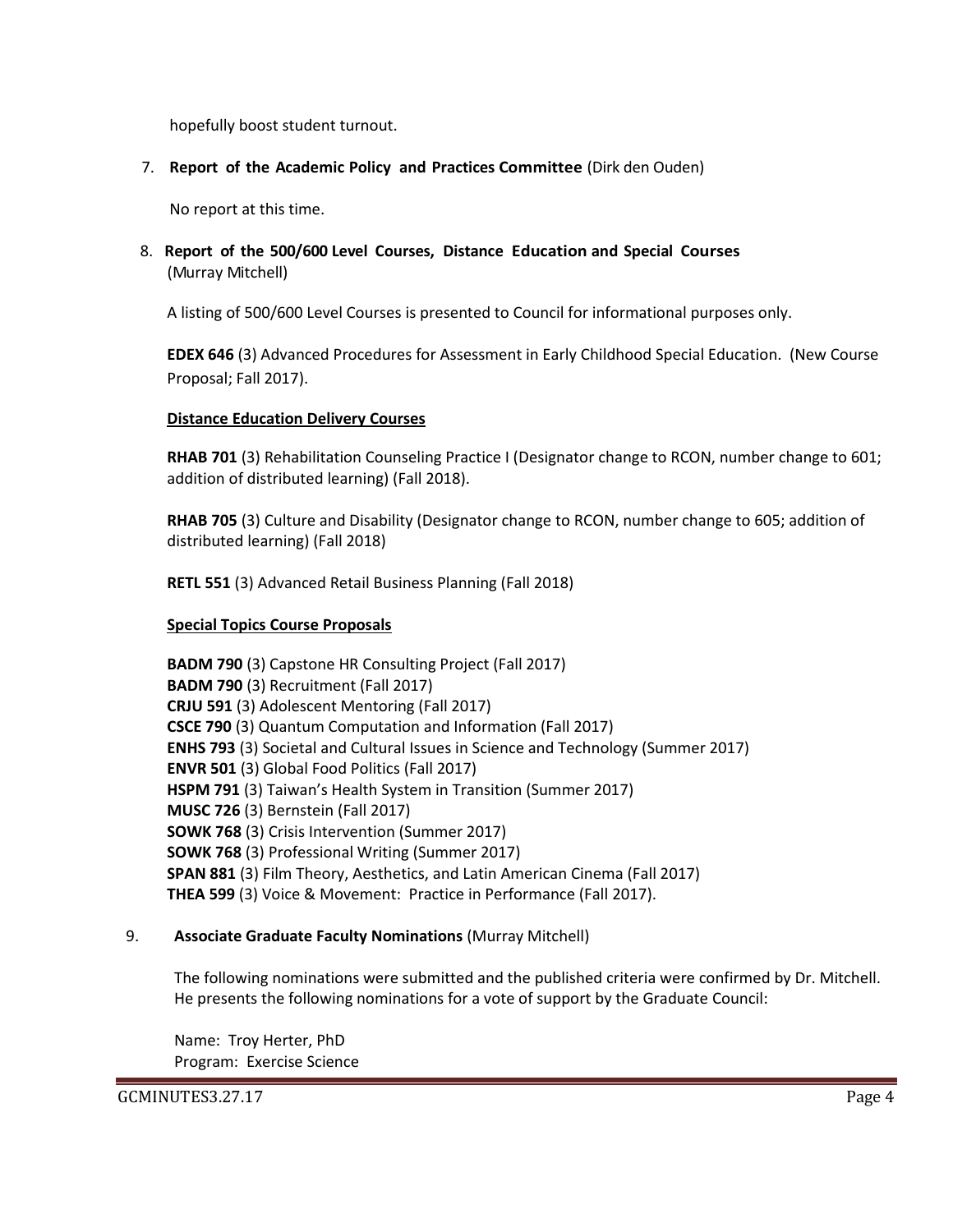Term: Spring 2017 – Spring 2023

Name: Christopher Bogiages, PhD Program: Instruction and Teacher Education Term: Spring 2017 – Spring 2023

Name: Kerry McIver, PhD Program: Exercise Science Term: Summer 2017 – Summer 2023

### *All nominations received unanimous support by the Graduate Council.*

### 10. **Fellowships and Scholarships Committee** (Scott White)

Dr. Scott White reported that they have just completed the third and final round of Presidential Fellowship nominations. They have approximately 20 offers out right now. As of last Friday, they have 5 acceptances. A waitlist has been established ranked from number 1 to 11. If any of the initial Presidential Fellow offers decline, they will move down the waitlist to replace the refusals. Mr. Wright Culpepper is currently notifying the declined nominees now. The Committee is now looking at approximately 50 applicants for the Trustee and Recruiting fellowships. They will be wrapping that up prior to the Discover USC day.

### 11. **Report of Science, Math, and Related Professional Programs Committee** (David Tedeschi)

Below is a list of proposals reviewed by the Committee. Each curricular action can be viewed at this Public Agenda review site:<https://www.sc.edu/programproposal/gradagenda/?id=21>

At this Public Agenda link, the individual proposals are not live-linked, but agenda items are listed in alphabetical order. To view the full proposals, GC members and Committee Chairs still need to go to the Committee Review site, and filter for "Committees", then for the "Committee" called "Added to Grad Council agenda."

 **HSPM 798** (3) Public Health Residency, Public Health, Change to Existing Course: Fall 2018

### *This proposal was unanimously approved by Graduate Council.*

### 12. **Report of the Humanities, Social Sciences, Education, and Related Professional Programs Committee** (Drucilla Barker)

Dr. Mitchell presented the courses for consideration by the Graduate Council for Dr. Barker, who was absent. Below is a list of proposals reviewed by the Committee. Each curricular action can be viewed at this Public Agenda review site:<https://www.sc.edu/programproposal/gradagenda/?id=21>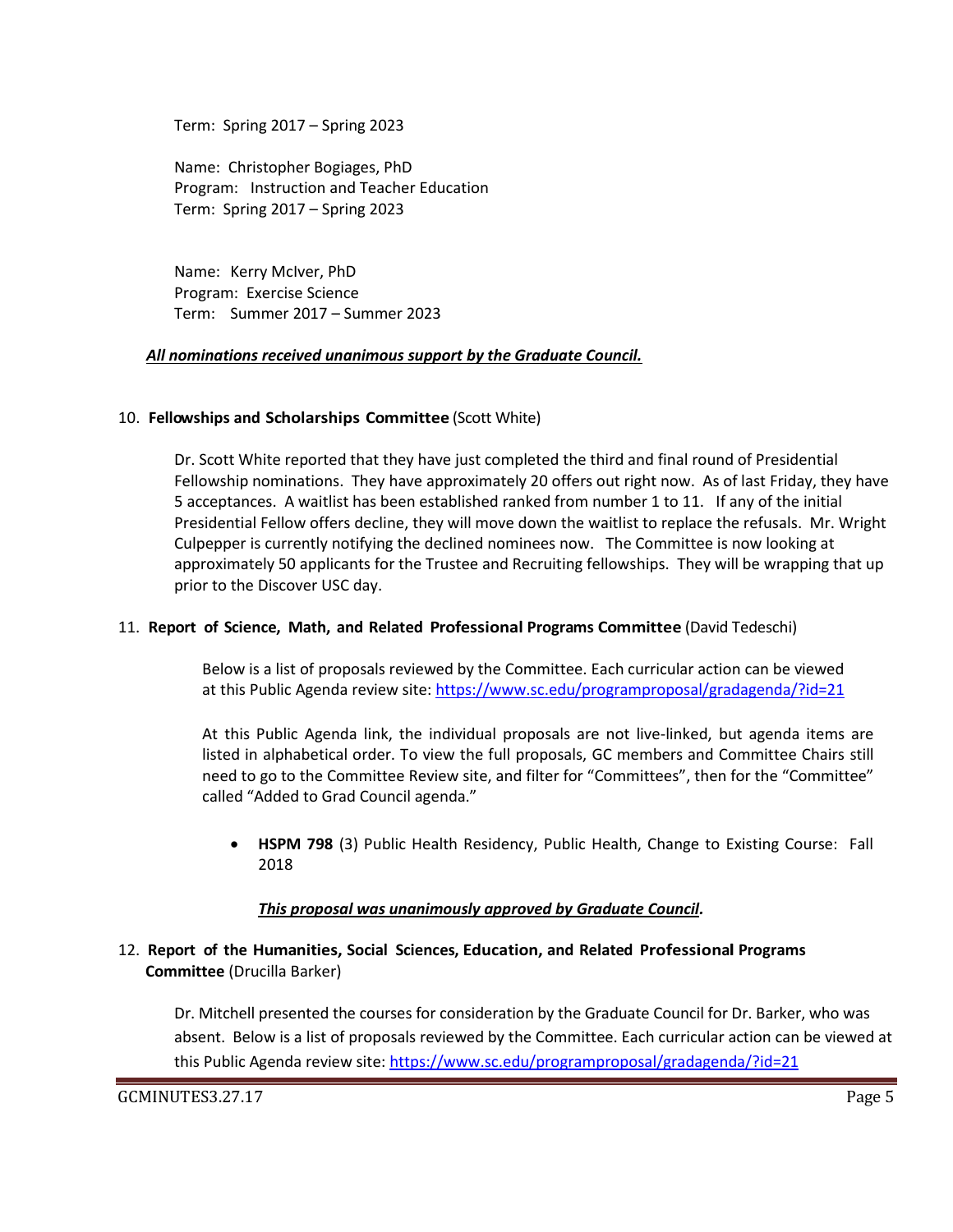At this Public Agenda link, the individual proposals are not live-linked, but agenda items are listed in alphabetical order. To view the full proposals, GC members and Committee Chairs still need to go to the Committee Review site, and filter for "Committees", then for the "Committee" called "Added to Grad Council agenda."

- **EDEX 760** (3) Secondary Transition Assessment, Planning and Program Development, Education, NCP: Fall 2017
- **EDEX 761** (3) Promoting Student Outcomes Through Collaboration, Education, NCP: Fall 2017
- **EDLP Major/Degree Program**, PhD in Education Administration, Education, Change Program: Fall 2018
- **EDRM 889** (3) Advanced Principles and Applications of Latent Variable Modeling, Education**,**  NCP: Fall 2017
- **EDST Major/Degree Program**, PhD in Educational Psychology and Research, Education, Change Program: Fall 2017
- **ENGL Major/Degree Program,** Doctor of Philosophy in English with an Emphasis in English and American Literature, Arts and Sciences, Change Program: Fall 2018.
- **ENGL Major/Degree Program,** Doctor of Philosophy in English with an Emphasis in Composition and Rhetoric, Arts and Sciences, Change Program: Fall 2018.
- **THEA 775** (3) Advanced Methods in Drama Education, Arts and Sciences, NCP: Fall 2017

# *All proposals were unanimously approved by Graduate Council.*

### 13. **Report of the Grievances, Appeals and Petitions Committee** (Maryah Fram)

No report at this time.

### 14. **Other Committee Reports**

No report at this time.

### 15. **Old Business**

No report at this time.

### 16**. New Business**

Dr. Mitchell presented a few charges to the Graduate Council that will in turn be handed over to the Academic Policy and Practices Committee.

### **Charge 1**:

Provide clarification to what qualifies as a sufficient distinction between expectations for graduate credit versus undergraduate credit in 500 and 600 level classes.

ACAF 2.03 deals with the creation and the revision of academic courses. As an ex-officio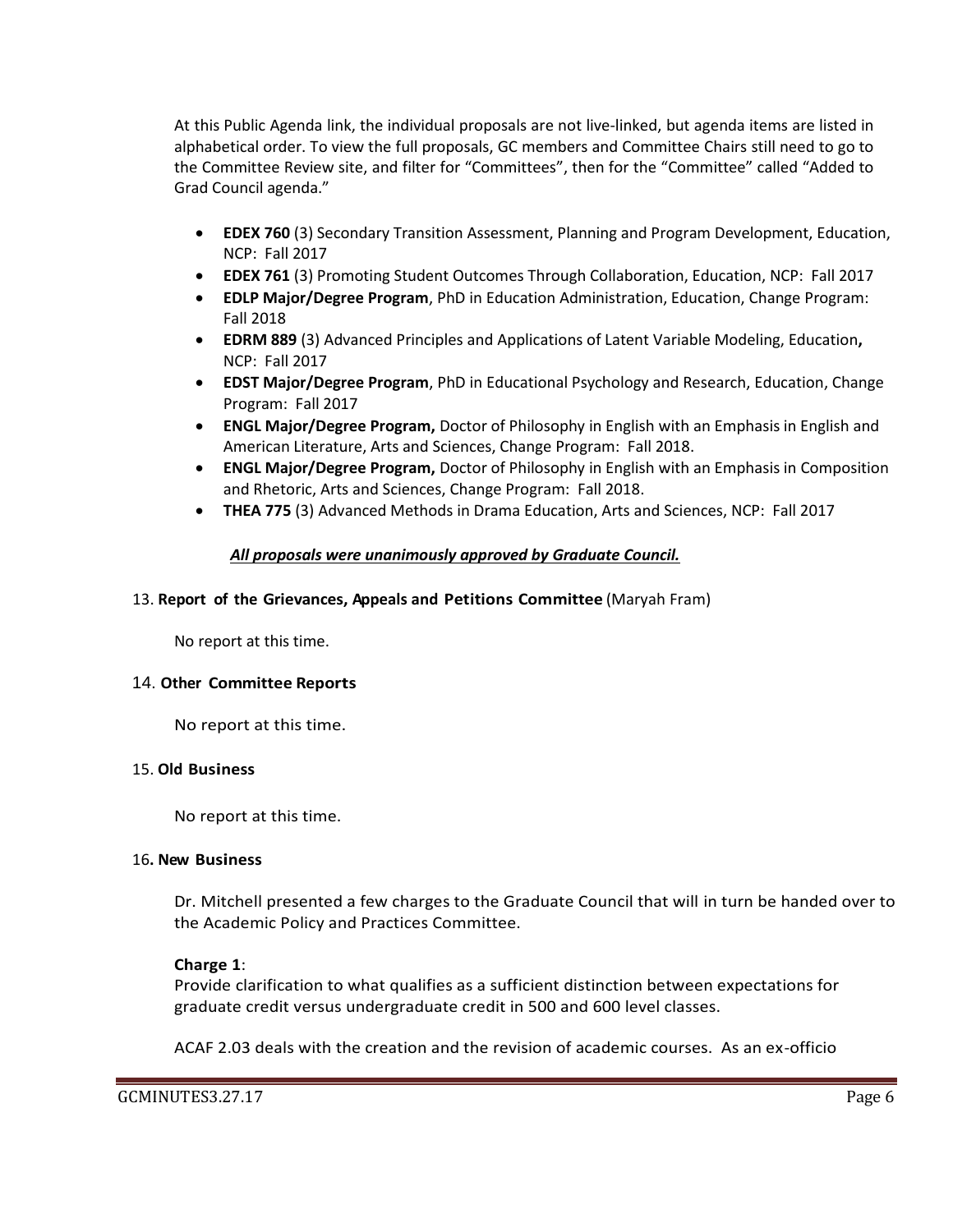member for 500 and 600 level classes, and as a representative of the Graduate School, his responsibility is to ensure that the requirements of students who take the course for graduate credit are sufficiently different from the students who take the course for undergraduate credit. The question is what qualifies as sufficient clarification/distinction. If anyone has any strong feelings, the Academic Policy and Practices Committee would like your input.

### **Charge 2**:

When students are enrolled in 500 or 600 level classes for graduate credit, how late in the semester may they change their mind to modify their enrollment either up or down?

Proposal: Last day to withdraw without receiving a WF—published date of mid-semester.

On occasion, advanced undergraduate students enrolled in a 500 or 600 level course, enroll for graduate credit. For various reasons by the end of the semester, students decide that they want undergraduate credit for the course instead of graduate credit. We are getting more and more requests to revert to getting only undergraduate credit instead of graduate credit. We need some guidance in how to handle these requests that are arriving late in the semester. Should they stay the course, take an F, or withdraw? This would apply to students enrolled in 500 or 600 level classes. Any guidance would be appreciated by the Academic Policy and Practices Committee.

### **Charge 3**:

How many hours of Accelerated Plan hours should a student be allowed to take?

Proposal: Retain at 12 hours.

At present, accelerated plan students can only enroll in 12 hours. More students are coming in with a year or more of undergraduate credit due to advanced placement testing in high school. We have received an occasional request to exceed 12 hours limit as students look to take extra courses for graduate credit. Some programs may use the accelerated credits as a recruiting tool. These students can use these credits as transfer credits toward their graduate degree here at UofSC but not toward their cumulative graduate GPA. Should the maximum number be left at 12 hours? Thoughts and guidance in advance is appreciated.

### 17. **Good of the Order**

Dr. Mitchell reminded the members of the Graduate Council and guests to please sign in on the Attendance roster for proper documentation.

### 18.**Adjournment**

The meeting was adjourned at 3:05p.m.

**Murray Mitchell, Secretary**